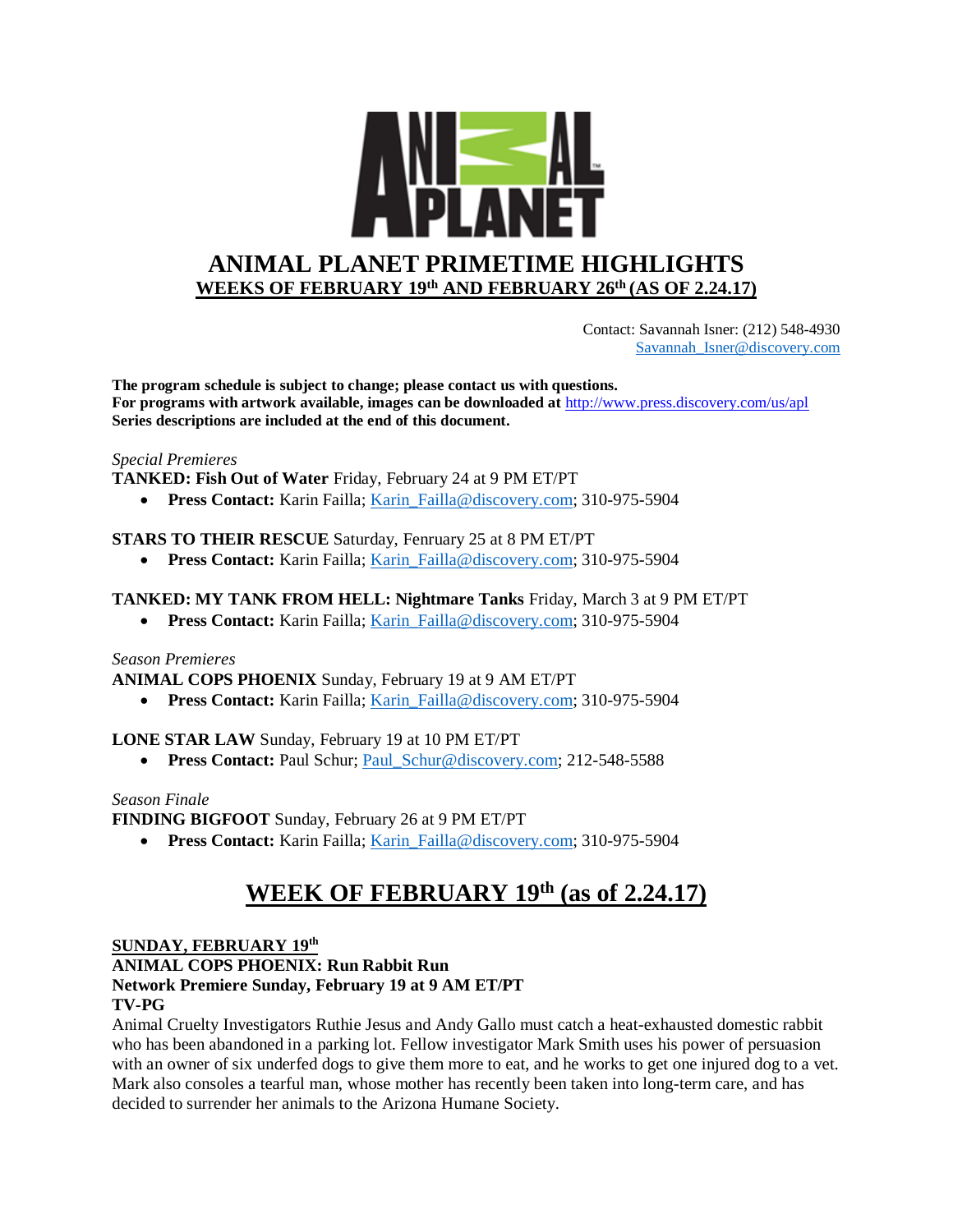## **FINDING BIGFOOT: Brews, Brats and Bigfoots World Premiere Sunday, February 19 at 9 PM ET/PT TV-PG**

For the first time, the team has come to Wisconsin in search of squatches. Recent reports out of America's Dairyland have the crew chomping at the bits as they hope to break off a piece of this action. Witnesses pour forth at town hall, so the team solicits help from local experts for their expedition in this new state. With the men hitting the northern part of the state and the women investigating central Wisconsin's waterways, the group zeroes in on a hot spot. They formulate an intricate plan for the final night investigation, in hopes of seeing their own Badger State Bigfoot.

## **LONE STAR LAW: Gator vs. Game Warden World Premiere Sunday, February 19 at 10 PM ET/PT TV-14**

Texas Game Warden Mike Boone captures a nuisance alligator getting too close to boaters. A group of anglers catch a pile of undersized fish and get caught trying to throw them back. A squirrel hunter trespasses on his neighbor's lawn in the suburbs of Houston. The Texas Game Warden dive team has a somber mission searching for a lost boater. When a deer gets its head stuck in a feral hog trap, wardens race to set the thrashing animal free before it breaks its jaw.

## **FRIDAY, FEBRUARY 24th**

#### **TANKED: Fish Out of Water World Premiere Friday, February 24 at 9 PM ET/PT**

## **TV-PG**

Famed fish tank aficionados Wayde King and Brett Raymer build custom aquariums all over the world, but this time they're checking out the most over-the-top aquariums around. First stop: Dubai. This mustsee destination is home to two state-of-the-art marine attractions that house over 65,000 species of fish. From discovering the lost city of Atlantis to scuba diving in the world's largest collection of tiger sharks, there's nothing the guys won't do to get their fins on Dubai's underwater secrets.

## **SATURDAY, FEBRUARY 25th**

## **STARS TO THE RESCUE**

## **World Premiere Friday, February 25 at 8 PM ET/PT**

## **TV-PG**

**STARS TO THE RESCUE** features the stories of well-known athletes and celebrities and the dogs they can't live without: Aly Raisman, Baltimore Ravens' Ronnie Stanley, Selma Blair, ESPN Correspondent Michelle Beadle, WNBA star Elena Delle Donne, former baseball player Tim Wakefield and more. From training buddies to comforting companions, we hear first-hand how these celebrities first met their cute rescued canines and how their dogs have impacted and transformed their lives for the better.

## **DR. JEFF: ROCKY MOUNTAIN VET: On the Edge World Premiere Saturday, February 25 at 9 PM ET/PT TV-PG**

When an Eskimo dog arrives with a mysterious break in her jaw, Dr. Jeff must uncover the cause and complete a difficult surgery to get her back to her family. Dr. Baier's expertise is put to the test when a young girl's reptile stops eating after an accident. Two sisters rush their tiny dog to the clinic with lifethreatening brain trauma after it was hit by a car and a fearless cat with a broken leg wins the admiration of Dr. Jeff and his team. On a Rocky Mountain ranch, Dr. Jeff and Dr. Nichols have their hands full treating some uncooperative yaks.

## **THE ZOO: Handle with Care**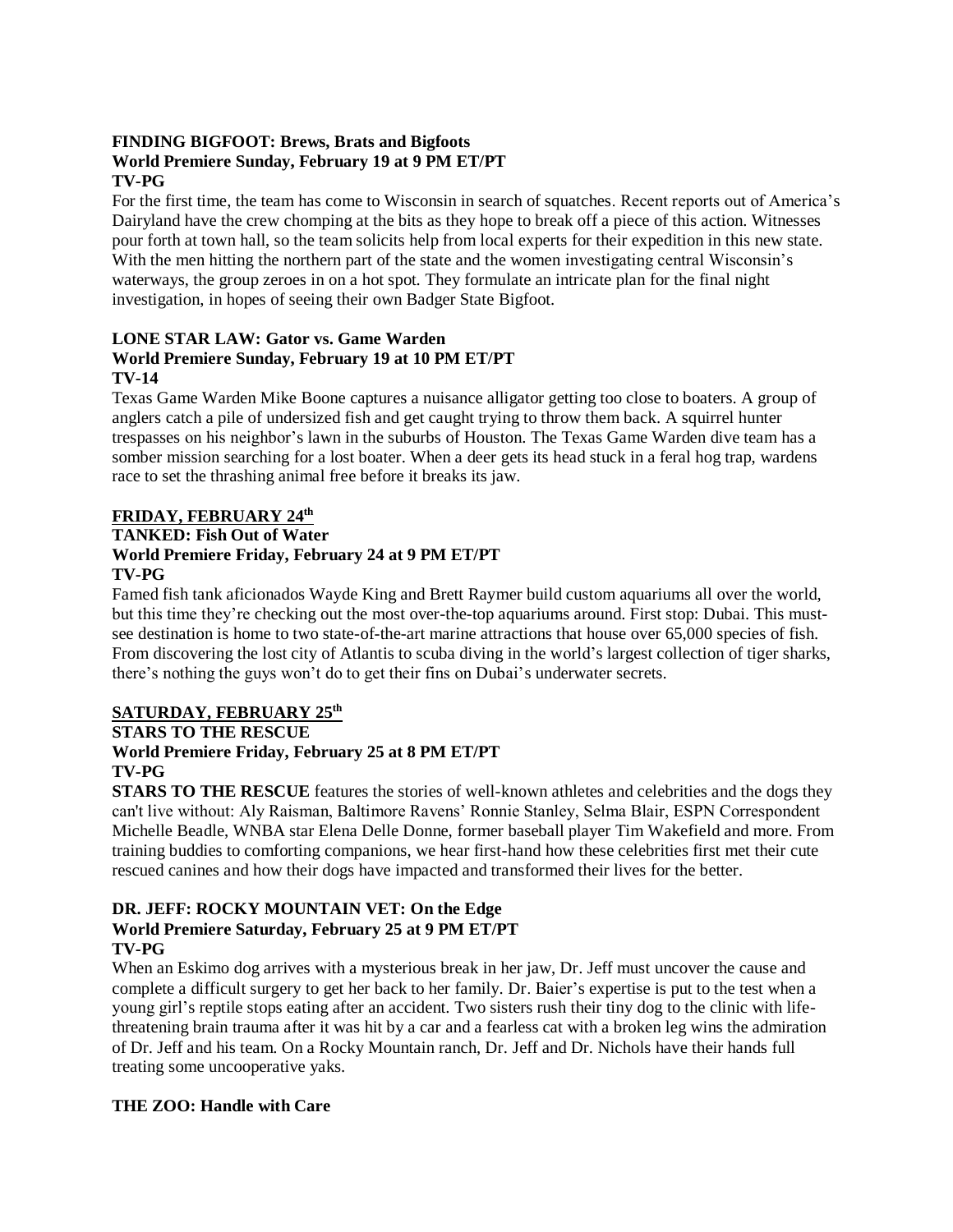### **World Premiere Saturday, February 25 at 10 PM ET/PT TV-PG**

It's all hands-on deck when the Bronx Zoo's tomistoma, a freshwater crocodilian, stops laying eggs and a team of keepers have to wrangle her into position for a medical exam. A newborn Thomson's gazelle isn't getting the necessary care from its mother, so the veterinary team has to step in to rear the baby antelope. Mert the Goose, a fixture of the Bronx Zoo, goes on a field trip into the city.

# **WEEK OF FEBRUARY 26th (as of 2.24.17)**

## **SUNDAY, FEBRUARY 26th ANIMAL COPS PHOENIX: Down to Business Network Premiere Sunday, February 26 at 9 AM ET/PT TV-PG**

A dog with open wounds is rescued from a crate in a Phoenix backyard by Animal Cruelty Investigator Mark Smith. Despite his tough appearance, the dog turns out to have a sweet nature as the Arizona Humane Society help him find a new, loving home. Animal Cruelty Investigator Andy Gallo calls in the Phoenix Fire Department to help reach a cat stuck 40 feet up a tree. Fellow investigator Ruthie Jesus has to tread carefully on the trail of bloody footprints belonging to a dog in distress.

#### **FINDING BIGFOOT: The Squatchland World Premiere Sunday, February 26 at 9 PM ET/PT TV-PG**

The team travels to The Hawkeye State to investigate the Yellow River State Forest in Iowa. After hearing stories around the campfire, they hit the ground running, examining every nook and cranny of the park in a search for sasquatch. During the course of their expedition, one site within the park yields consistent activity, so the team calls on the Iowa BFRO for assistance, utilizing all the manpower at their disposal in a night investigation that may just give the team what they came for.

## **LONE STAR LAW: New Blood**

#### **World Premiere Sunday, February 26 at 10 PM ET/PT TV-14**

Two new rookies from the 59<sup>th</sup> cadet class of Texas Game Wardens work their first cases. Game wardens rescue softshell turtles caught on illegal trotlines on Llano River. In East Texas, the search is on for a hunter lost in the Big Thicket Preserve.

#### **FRIDAY, MARCH 3rd TANKED: MY TANK FROM HELL: Nightmare Tanks World Premiere Friday, March 3 at 9 PM ET/PT TV-PG**

Wayde and Brett are giving back to fish owners around the country and turning their aquarium nightmares into hobbyist havens. The guys receive a cry for help from Misty, the wife of a long-time friend and colleague. Her husband maintains the tanks of ATM's top Los Angeles clients, but you'd never know it by looking at his own mismatched marine monster. Back in Vegas, a father-son duo has been so busy with their family arcade business that their once beloved tank has fallen by the wayside. Can the team throw a lifeline to these fast-failing fish tanks?

**SATURDAY, MARCH 4th DR. JEFF: ROCKY MOUNTAIN VET: Born to Run World Premiere Saturday, March 4 at 9 PM ET/PT TV-PG**